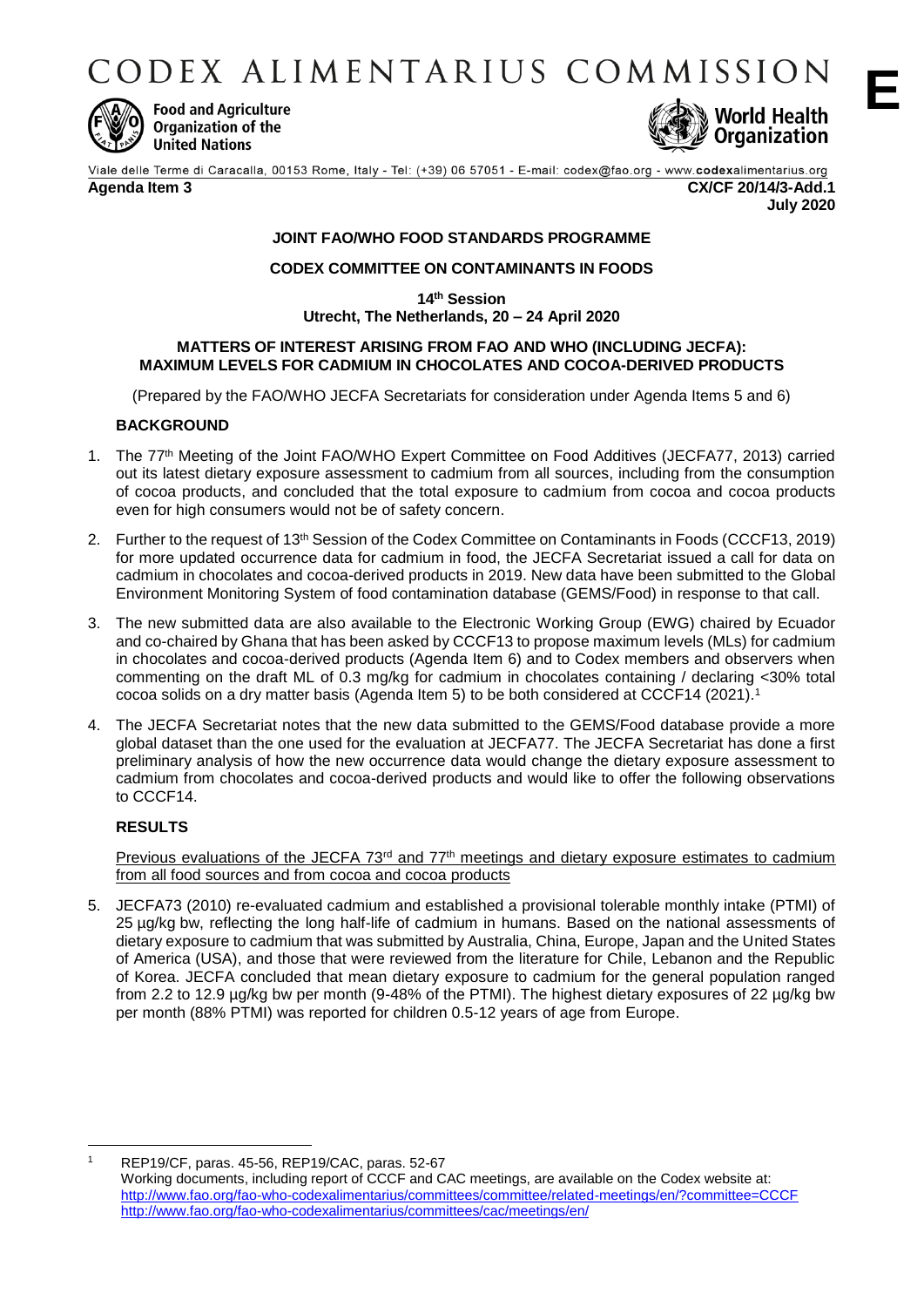- 6. It is noted that the cadmium occurrence data and consumption of foods containing cocoa and its derivatives were included in these estimates and that these products were not considered as the main food items contributing to the overall exposure to cadmium. The food categories that contributed most to total cadmium exposure in all countries were cereals/grains, vegetables, meat and poultry offal and seafood (especially molluscs)<sup>2</sup>.
- 7. At the request of CCCF06 (2012), JECFA77 assessed the dietary exposure to cadmium from cocoa and cocoa products in the context of the overall dietary exposure to cadmium from all sources.
- 8. Table 1 presents the national dietary exposure estimates for Cadmium in µg/kg bw per month. The data are presented using the appropriate mean occurrence data with the consumption of cocoa derivatives (cocoa beverages, cocoa powder and other cocoa products) that were derived from individual records of 36 different consumption surveys. Highest estimated mean and 97.5<sup>th</sup> percentile from consumers only of cocoa products were in adult population 2.3 and 8.8 µg/kg bw per month, respectively and for children 2.3 and 12 µg/kg bw per month, respectively. In these estimates, the highest 97.5<sup>th</sup> dietary exposure in the adult and children population represents 35% and 48% of the PTMI of 25 µg/kg bw per month respectively from consumers only of cocoa powder.
- 9. JECFA77 concluded that contributions from products containing cocoa and its derivatives to total cadmium exposure for high consumers of these products were below the PTMI and therefore were not considered to be of concern.

#### *Table 1: Dietary exposure estimates to Cadmium (JECFA77) in µg/kg bw per month from consumption of cocoa derivatives (cocoa beverages, cocoa powder, other cocoa products)*

|                 | <b>Whole population</b> | Consumers only (a) |                      |
|-----------------|-------------------------|--------------------|----------------------|
|                 | Mean                    | Mean               | 97.5th<br>percentile |
| <b>Adults</b>   |                         |                    |                      |
| EU              | 0.15                    | 1.2                | 5.2                  |
| China (b)       | 0.003                   | 2.3                | 8.8                  |
| <b>Brazil</b>   | 0.17                    |                    | 3.2                  |
| <b>Children</b> |                         |                    |                      |
| EU              | 0.6                     | 2.3                | 12                   |
| China           | 0.005                   | 1.1                | 7.8                  |

(a) highest estimated mean or 97.5th percentile from consumers only of cocoa products (e.g, cocoa powder for EU adults and children)

(b) women of childbearing age

*Occurrence data for cadmium in cocoa and cocoa products*

- 10. A summary of the cadmium occurrence data from cocoa products submitted to JECFA73 and JECFA77 is presented in Table 2.
- 11. Since JECFA77, the current number of submitted occurrence data to cadmium for cocoa products have increased considerably. In particular new occurrence data representing producers of cocoa products in other parts of the worlds than the ones used in the 2013 JECFA evaluation have been submitted.
- 12. Most of the occurrence data for cocoa products submitted to JECFA77 were from the European region. This is consistent with the mean occurrence level that has been reported in the [*draft ML for chocolates containing / declaring <30% total cocoa solids on a dry matter basis for consideration at CCCF14*]. Here the mean occurrence from cocoa powder is of the same order of magnitude of the mean occurrence level that was described in the report of the JECFA 77, respectively 178 ug/kg vs 130 ug/kg.

<sup>&</sup>lt;u>.</u> <sup>2</sup> JECFA 73rd report 2010 (p157)

JECFA publications are available at:<https://www.who.int/foodsafety/publications/jecfa/en/> <http://www.fao.org/food/food-safety-quality/scientific-advice/jecfa/jecfa-publications/en/>